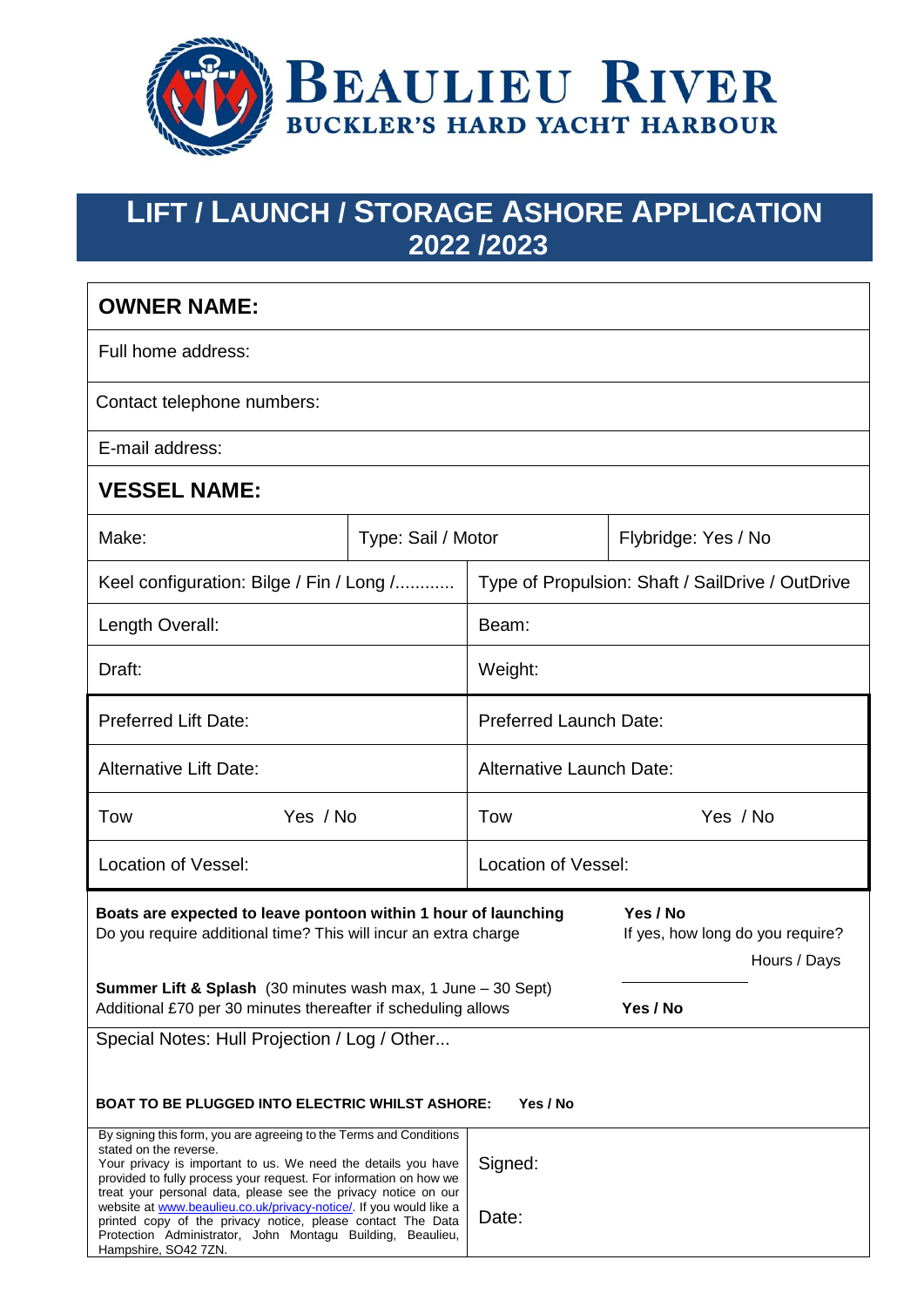

# **The Yacht Harbour Association Terms and Conditions (Extract) Berthing, Mooring and/or Storage Ashore**

**Storage Ashore Accommodation** means the land space temporarily allocated to the owner from time to time by the Company for the storage ashore of the vessel during the term of the Licence.

**Vessel** shall include any form of craft, boat, ship, yacht, dinghy, multihull, or other marine structure which is in the care and control of the Owner. **LIABILITY, INDEMNITY AND INSURANCE** 

The Company shall not be liable for any loss or damage caused by events or circumstances beyond its reasonable control (such as severe weather conditions, the actions of third parties not employed by it or any defect in a customer's or third party's property); this extends to loss or damage to vessels, gear, equipment or other property left with it for work or storage, and harm to persons entering the premises or the harbour and/or using any facilities or equipment.

The Company shall take reasonable and proportionate steps having regard to the nature and scale of its business to maintain security at the premises, and to maintain the facilities and equipment at the premises and in the harbour in reasonably good working order. But in the absence of any causative negligence or other breach of duty on the part of the company, vessels, gear, equipment and other property are left with the Company at the Owner's own risk and Owners should ensure that their own personal and property insurance adequately covers such risks.

Owners may themselves be liable for any loss or damage caused by them, their crew or their vessels and they shall be obliged to maintain adequate insurance including third party liability cover for not less than £2,000,000, and cover against wreck removal and salvage, and, where appropriate, Employers' Liability cover to at least the statutory minimum. The owner shall be obliged to produce evidence to the company of such insurance within 7 days of a request to do so.

The Owner shall, and shall procure that his crew, members of his family comply with all applicable laws when using the Company's Harbour and Premises.

## **TERMINATION**

The Company shall have the right (without prejudice to any other rights in respect of breaches of the terms of this Licence by the Owner) to terminate this Licence in the following manner in the event of any breach by the Owner of this Licence; If the Owner fails to remove the Vessel on termination of this Licence whether under this Condition or otherwise), the Company shall be entitled:

to charge the Owner at the Company's 24 hour rate for overnight visitors for each day between termination of this Licence and the actual date of removal of the Vessel from the Harbour and Premises; and/or

at the Owner's risk (save in respect of loss or damage directly caused by the Company's negligence or other breach of duty during such removal) to remove the Vessel from the Harbour and Premises and thereupon secure it elsewhere and charge the Owner with all costs reasonably arising out of such removal including alternative berthing fees.

Any notice of termination under this Licence shall, in the case of the Owner, be served personally on the Owner or sent by registered post or recorded delivery service to the Owner's last known address and in the case of the Company shall be served at its principal place of business or registered office.

## **RIGHTS OF SALE AND OF DETENTION**

Where the Company accepts a Vessel, gear, equipment or other goods for repair, refit, maintenance or storage the Company does so subject to the provisions of the Torts (Interference with Goods) Act 1977. This Act confers a Right of Sale on the Company in circumstances where a customer fails to collect or accept re-delivery of the goods (which includes a Vessel and/or any other property). Such sale will not take place until the Company has given notice to the customer in accordance with the Act. For the purpose of the Act it is recorded that:

Goods for repair or other treatment are accepted by the Company on the basis that the customer is the owner of the goods or the owner's authorised agent and that he will take delivery or arrange collection when the repair or treatment has been carried out.

The Company's obligation as custodian of goods accepted for storage ends on its notice to the customer of termination of that obligation;

The place for delivery and collection of goods shall be at the Company's Premises unless agreed otherwise.

Maritime Law entitles the Company in certain other circumstances to bring action against a Vessel to recover debt or damages. Such action may involve the arrest of the Vessel through the Courts and its eventual sale by the Court. Sale of a Vessel may also occur through the ordinary enforcement of a judgment debt against the Owner of a Vessel or other property.

The Company reserves a general right ("a general lien") to detain and hold onto the Owner's Vessel or other property pending payment by the Owner of any sums due to the Company. If the Licence is terminated or expires while the Company is exercising this right of detention it shall be entitled to charge the Owner at the Company's 24 hour rate for overnight visitors for each day between termination or expiry of this Licence and the actual date of payment (or provision of security) by the Owner and removal of the Vessel from the Harbour and Premises.

**PARKING** Subject always to the availability of parking space Owners and their crew may only park vehicles on the Premises in accordance with the directions of the Company**.** Vehicles left at owner's risk.

**REGULATIONS** The Owner shall at all times observe the Company's Regulations and in particular**:** 

The Owner shall provide and maintain at least one fire extinguisher, which is approved and manufactured to EN3 standards for portable fire extinguishers, and ensure it is fit for purpose for the vessel and ready for immediate use in case of fire.

#### **ACCESS TO PREMISES/WORK ON THE VESSEL**

No work shall be done on the Vessel, gear, equipment or other goods while on the Premises without the Company's prior written consent other than minor running repairs or minor maintenance of a routine nature by the Owner, his regular crew or members of his family not causing nuisance, or annoyance to any other customer or person residing in the vicinity, nor interfering with the Company's schedule of work, nor involving access to prohibited areas.

Prior written consent will not be unreasonably withheld where:

The work is of a type for which the Company would normally employ a specialist sub-contractor; or

The work is being carried out under warranty by the manufacturer and/or supplier of the Vessel or any part of the equipment to which the warranty relates.

Notwithstanding the foregoing, during periods of work by the Company on the vessel, neither the Owner nor his invitees shall have access to the Vessel without the Company's prior consent, which shall not be unreasonably withheld.

Any vessels that are to be tented must have prior approval from the hoist operations manager or Harbour Master. Owners are advised that Beaulieu Enterprises Ltd reserves the right, in extreme circumstances, to request the tent to be removed at the owner's cost in order that the vessel can be re-sited within the yard.

## **HEALTH, SAFETY AND THE ENVIRONMENT**

The Owner, his crew, members of his family and any person carrying out work on the Vessel is responsible for reporting to the Company all accidents involving injury to any person or damage to any public or private property that occur on the Premises as soon as possible after they occur.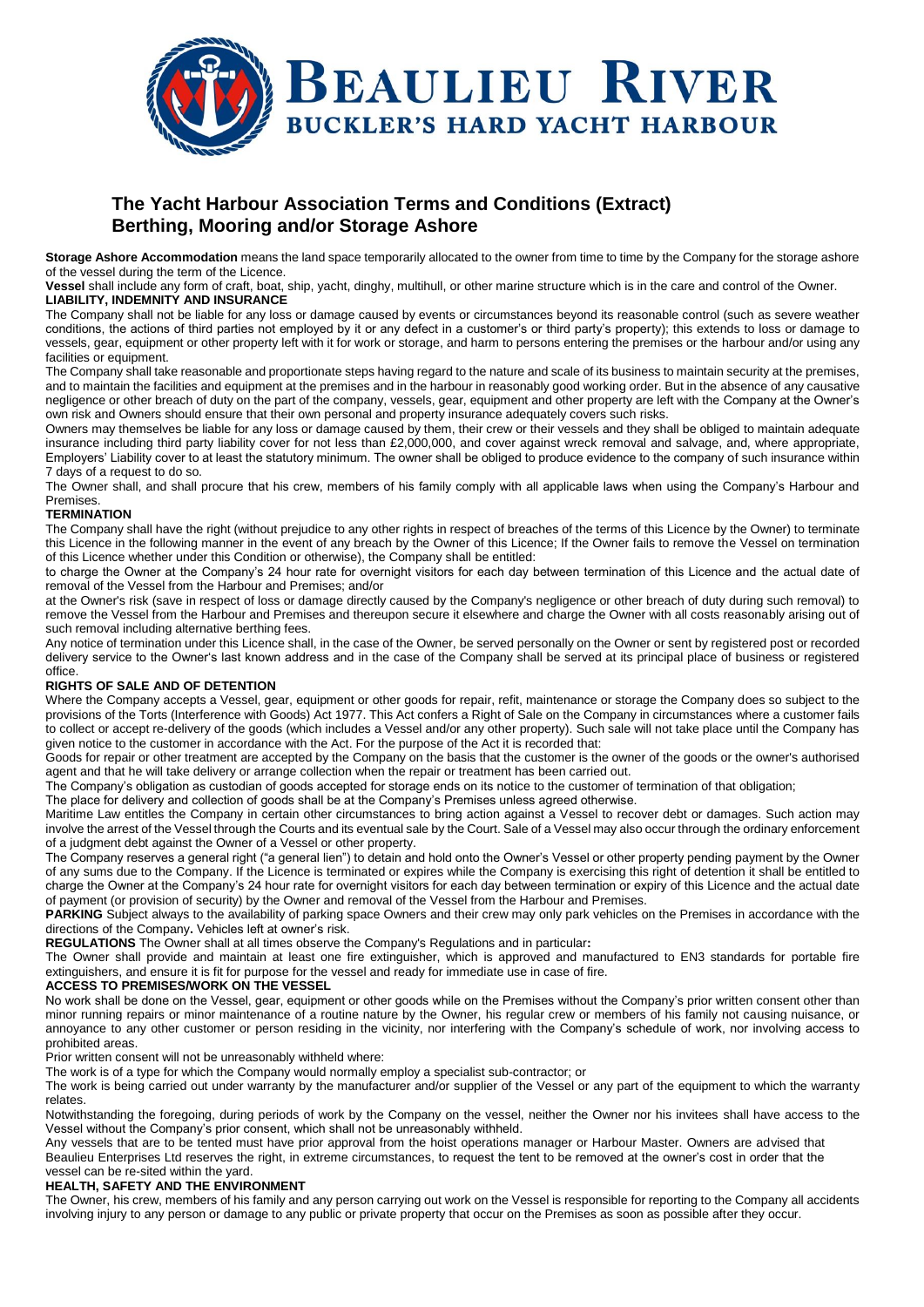

| <b>TARIFFS 2022 / 2023</b>                                            |                                                  |                       |                                            |  |  |  |
|-----------------------------------------------------------------------|--------------------------------------------------|-----------------------|--------------------------------------------|--|--|--|
| Rates are based on LOA and include VAT. Prices are subject to change. |                                                  |                       |                                            |  |  |  |
| <b>BOATYARD SERVICES 2022</b><br>(INC vat)                            | Lift Out, Scrub,<br><b>Block Off (per metre)</b> | Launch<br>(per metre) | <b>Storage</b><br>(per metre,<br>per week) |  |  |  |
| Up to 10m                                                             | £30.00                                           | £20.00                | £6.50                                      |  |  |  |
| 10.1m to 13.5m                                                        | £32.00                                           | £22.00                | £7.00                                      |  |  |  |
| 13.6m to 15m                                                          | £33.00                                           | £23.00                | £7.50                                      |  |  |  |
| 15.1 to 18m                                                           | £35.00                                           | £25.00                | £8.00                                      |  |  |  |
| Over 18m                                                              | <b>POA</b>                                       | <b>POA</b>            | <b>POA</b>                                 |  |  |  |

*Resident Berth/Mooring Holders are entitled to 10% discount off lift out/launches throughout the year and one month's free storage ashore per mooring season.*

| Contractor                                        | Per Day                 | £8.00   |
|---------------------------------------------------|-------------------------|---------|
| Electric                                          | (Daily Fixed)           | £5.00   |
| Electric                                          | (Metred)                | £0.22   |
| Electric                                          | (Weekly Fixed)          | £25.00  |
| <b>Grit Blasting Bay (Excludes Boat Movement)</b> | Per Weekend             | £45.00  |
| Hire of Forklift                                  | Per Hour                | £75.00  |
| Labour Charge                                     | Per hour, per person    | £65.00  |
| Lift & Splash                                     | Per Metre               | £14.00  |
| Mast Storage                                      | Per Week                | £7.00   |
| Sail Removal                                      | Per Hour, Per Person    | £65.00  |
| Shore Adjustment                                  |                         | £50.00  |
| <b>Site Move</b>                                  | Per Metre               | £18.00  |
| <b>Telehandler Hire</b>                           | Per Hour                | £190.00 |
| <b>Towing Marina</b>                              | Each Way                | £45.00  |
| Towing - River - Above Gins                       | Each Way                | £70.00  |
| Towing - River - Below Gins                       | Each Way                | £80.00  |
| <b>Additional Cleaning Charge</b>                 | Per Hour                | £70.00  |
| <b>Bay Storage</b>                                | Per Week                | £125.00 |
| Lift & Overnight in slings                        | Per Metre               | £35.00  |
| Lift / Launch of Tender Under 3.5m                | Per Action              | £50.00  |
| Lift off road transport and block off ashore      | Per Metre               | £30.00  |
| Survey Lift up to 12m                             | Per Metre               | £27.00  |
| Survey Lift 12.1m - 15m                           | Per Metre               | £28.00  |
| Survey Lift Over 15m                              | Per Metre               | £30.00  |
| Tender Storage under 3.5m                         | 6 months winter storage | 100.00  |
| Weekend Lift & Hold in Slings                     | Per Metre               | £45.00  |

*We reserve the right to charge vessels stored ashore at Bucklers Hard Yacht Harbour in excess of 12 months at the weekly rate plus 50%*

*\*In order to comply with industry standards, we are unable to lend out cables or other electrical equipment. We therefore ask that owners supply their own power cable for connection.* 

*If a meter is fitted we will charge the metered rate but please let the office know start/finish readings.*

*Beaulieu River Resident Berth / Mooring Holders\* are entitled to 10% off boat lifts and launches throughout the year, and one month's free storage ashore per mooring season.*

*This offer does not include under cover storage, the dory package, summer bundle, summer lift and splash, or any other seasonal offer.*

*\*defined as customers of Beaulieu Enterprises Limited*